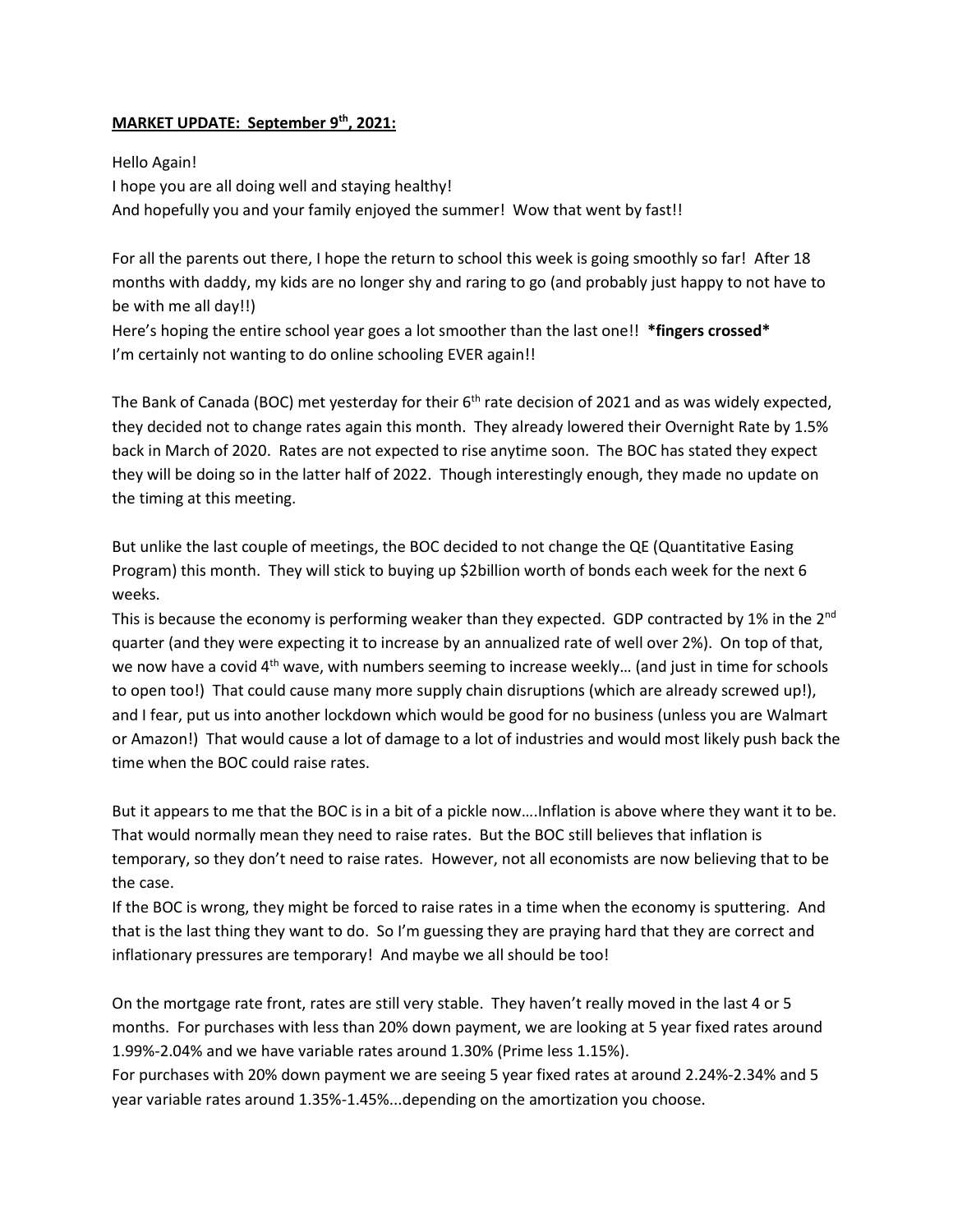The big news this month is the election in less than 2 weeks. There has been much focus on the housing market. Every party (except the Green party I believe) has come out with a plan to build more homes. For a summary of each party's plans with regards to housing, cut and paste this link/site that our governing body has put together for us and paste it into your browser: **<https://mortgageproscan.ca/advocacy/2021-federal-election>**

It seems to me that there are good and unrealistic ideas in everyone's plan. But for the first time in a long time, the parties are at least talking about improving housing supply! And as I've said for YEARS, that is the key here to fixing our housing market and the runaway prices. With immigration expected to ramp up after the pandemic, that is only going to increase demand further and raise prices higher. So something needs to be done ASAP! It isn't like we can just build the millions of homes needed in the next week!

Some of the other platforms/ideas/tinkering (e.g. changing blind bidding on real estate transactions, promoting 7 and 10 year terms, etc…) don't seem likely to fix the problems we are experiencing…at least not in the opinion of many economists.

But adding a bunch of new homes…especially affordable ones is definitely a positive sign in my opinion, as is possibly changing the stress test or adding more first-time buyer incentives so that those people can finally get their foot in the door and start building equity!

Increasing the threshold for buying homes with less than 20% down payment to \$1.25 million instead of \$1 million would definitely help many buyers in the GTA. In some Canadian cities, \$1million doesn't even buy you the "average" home anymore, so this threshold is definitely overdue for some tinkering.

It also seems that some of the parties are wanting to ban foreigners from buying up property as a way to reduce demand. That might not be a bad idea…I guess time will tell on that as to whether that works. HAVING SAID THAT, I fear with this rule, we might end up shooting ourselves in the foot. This move will definitely frustrate those immigrants who are stuck waiting for years to receive their permanent residency or citizenship. That process is not a quick one and has been made even slower because of the pandemic. And we DO NEED IMMIGRATION to further enhance our work force and economy. So I feel, we as a country can't create too many deterrents for highly skilled labour coming into the country.

## *IN GTA HOUSING NEWS:*

*TORONTO, ONTARIO, September 3, 2021 – The Toronto Regional Real Estate Board (TRREB) is reporting the third-best sales result on record for the month of August. While the market has taken its regular summer breather, it is clear that the demand for ownership housing remains strong. At the same time, the supply of listings is down. The result has been tighter market conditions and sustained competition between buyers, resulting in double-digit annual increases in selling prices.*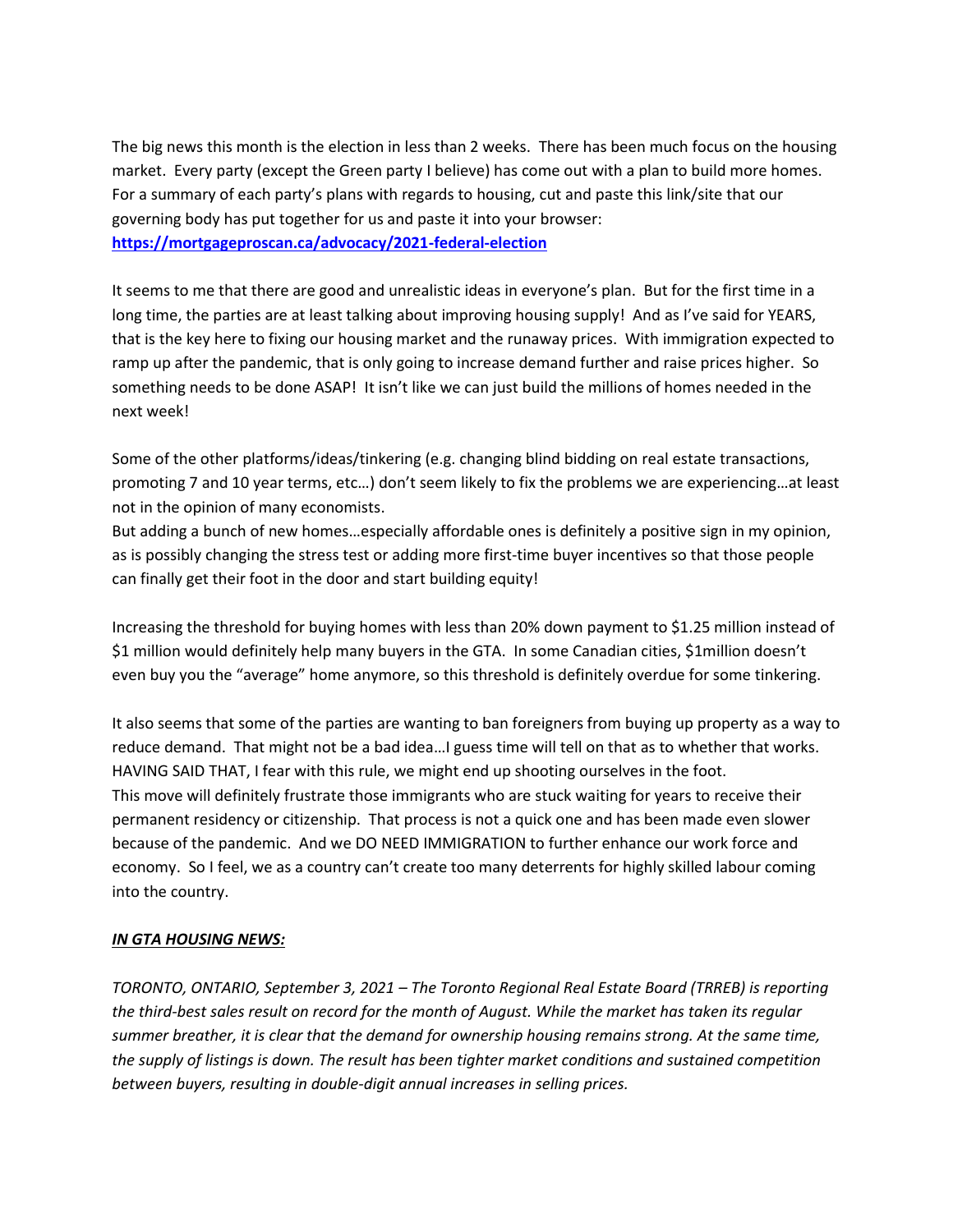*Greater Toronto Area REALTORS® reported 8,596 sales through TRREB's MLS® System in August 2021 – down by 19.9 per cent compared to the August 2020 record of 10,738. The condominium apartment market segment bucked the overall sales trend, with year-over-year growth in sales, continuing a marked resurgence in 2021. The number of new listings entered into the System was down year-overyear by 43 per cent.* 

*"The fact that new listings were at the lowest level for the past decade is alarming. It is clear that the supply of homes is not keeping pace with demand, and this situation will become worse once immigration into Canada resumes. The federal parties vying for office in the upcoming federal election have all made housing supply and affordability a focal point. Working with provincial and municipal levels of government on solving supply-related issues is much more important to affordability than interfering with consumer choice during the home buying and selling offer process or revisiting demandside policies that will at best have a short-term impact on market conditions," said TRREB President Kevin Crigger.* 

*The August 2021 MLS® Home Price Index Composite benchmark was up by 17.4 per cent year-over-year. The average selling price for all homes combined was up by 12.6 per cent year-over-year to \$1,070,911. The strongest annual rates of price growth are still being experienced for low-rise home types. However, average condominium apartment price growth is now well-above inflation as well. On a seasonally adjusted basis, the average selling price continued to trend upward in August.* 

*"Sales have accounted for a much higher share of new listings this year compared to last, and the story was no different in August. There has been no relief on the supply side for home buyers, in fact, competition between these buyers have increased. As we move toward 2022, expect market conditions to become tighter as population growth in the GTA starts to trend back to pre-COVID levels," said TRREB Chief Market Analyst Jason Mercer.* 

*"With a federal election just weeks away, we are calling on all political parties to continue focusing on housing policies that address supply and affordability across the country. Bold action, not promises, are needed to ensure that Canada has a stable and sustainable housing market now and in the decades to come. This will ensure that the Greater Golden Horseshoe remains competitive on the global stage, in terms of attracting businesses and households to the region," said TRREB CEO John DiMichele.*

So, as I tend to say every month, we have more of the same this month…..We need more supply! Here's hoping whatever party does win the election on Sept.20<sup>th</sup>, that they plan to work with the provincial and municipal governments immediately to help address this issue. That should be top priority for whatever party wins the election, as it will take time to get shovels in the ground and start building!

That is it for this month. The next BOC Meeting is on October 27<sup>th</sup>, so I will be in touch after that. Be well! Stay safe! And have a great month! Remember to get out and vote!